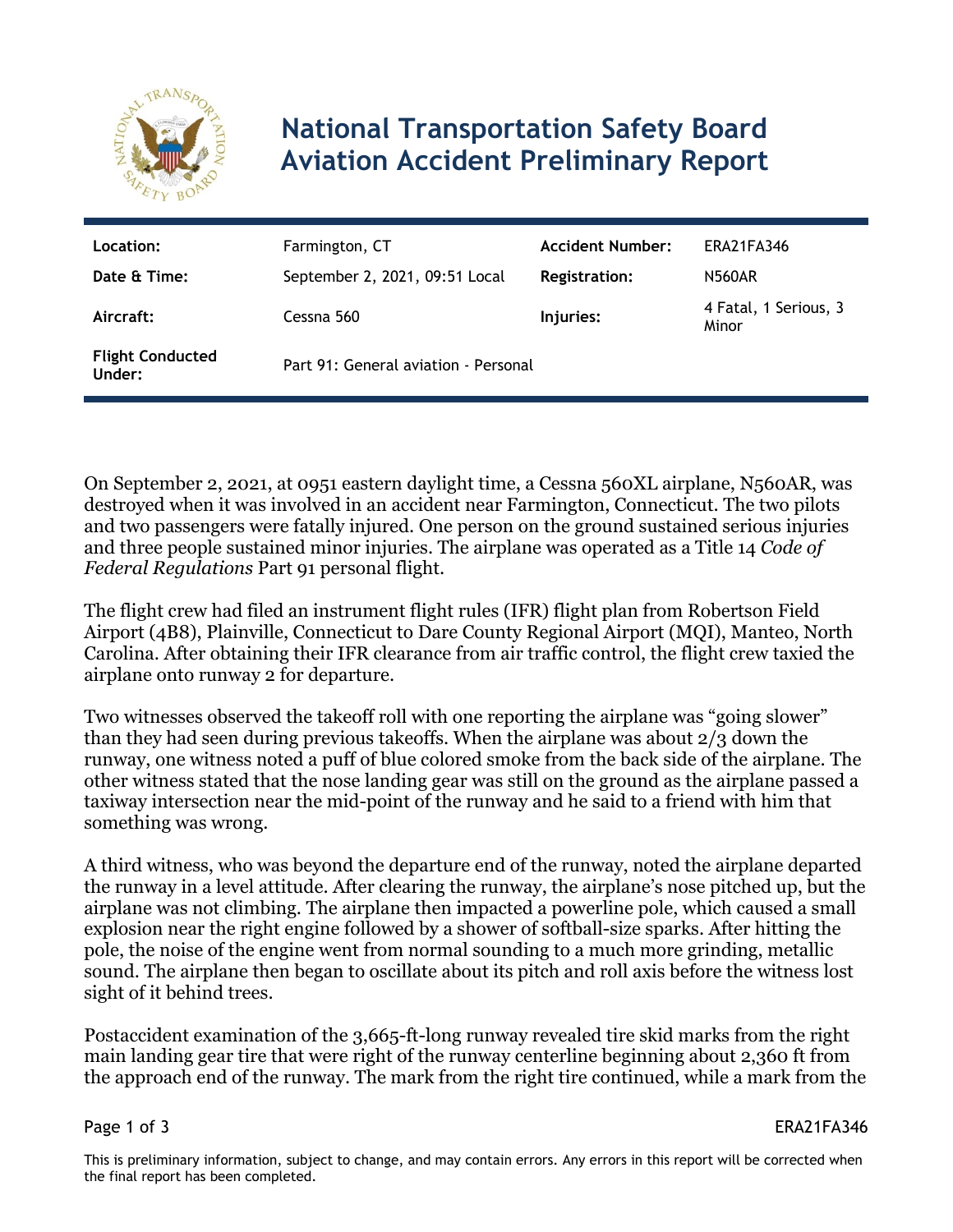left main landing gear tire was noted left of runway centerline beginning about 2,480 ft from the approach end of the runway. The marks from both main landing gear tires continued and veered slightly to the right but were continuous from where first observed to the end of the runway and onto a short width of grass immediately adjacent to the departure end of the runway. The grassy terrain beyond the departure end of the runway then sloped steeply downward toward a road, and the elevation change between the runway area and the road was about 20 ft.

An approximate 3-ft-long section of airplane's right inboard flap was found near the damaged power pole, which was located about 361 ft beyond the departure end of the runway. A ground scar was located in a grassy area adjacent to a building, about 850 ft north of the damaged power pole. The airplane subsequently impacted the building, and the cockpit, cabin, and wings were nearly consumed by the postimpact fire; the aft empennage, which remained outside the building, was relatively intact. Examination of the airframe revealed no evidence of any anomalies with any of the airplane's primary or secondary flight control surfaces. Additionally, the parking brake handle in the cockpit, and the respective valve that it controlled, were both found in the brake set position.

According to preliminary data recovered from the airplane's flight data recorder (FDR), both thrust levers were set at 66°, and both engines remained at 91% N1 throughout the takeoff roll. While at an airspeed of about 100 knots, the elevator control surface position increased to a positive value, reaching about 16°. At this time the pitch of the airplane minimally changed to about +1°. The weight-on-wheels (WOW) indication remained in an on-ground state until beyond the departure end of the runway where the terrain began sloping downward. After departing the runway at an indicated airspeed of about 120 knots, the elevator position increased to a maximum recorded value of about 17° deflection, the airplane's pitch rapidly increased to about +22°. Immediately thereafter the elevator position rapidly decreased to about -1.0° and the stick shaker (aerodynamic stall warning) activated.

The FDR data further indicated that at about the time the WOW indication transitioned from on-ground to an in-air state, the airspeed accelerated from about 120 knots to a maximum airspeed of 123.75 knots. Additionally, the right engine fuel flow, N1, and N2 decreased with corresponding ITT increase about 1.8 seconds after the WOW transition. Given the airplane's velocity between these two times, the deceleration of the right engine occurred when it was in close proximity to the power pole.

Parking brake valve position and normal brake application were not recorded by the FDR, and the airplane's takeoff configuration warning system did not incorporate parking brake valve position as part of its activation logic.

Further review of the FDR data revealed that the longitudinal acceleration values recorded during the takeoff roll of the accident flight (0.245g) were less than the recorded values for the airplane's two previous takeoffs (0.365g and 0.35g). Additionally, the time the airplane took to accelerate from 20 to 100 kts during the accident flight and the previous two takeoffs were 17 seconds, 11.5 seconds, and 12 seconds, respectively. Additionally, the elevator position and pitch attitude of the airplane at rotation during its previous takeoff were about 13°, and +1.6°,

Page 2 of 3 ERA21FA346